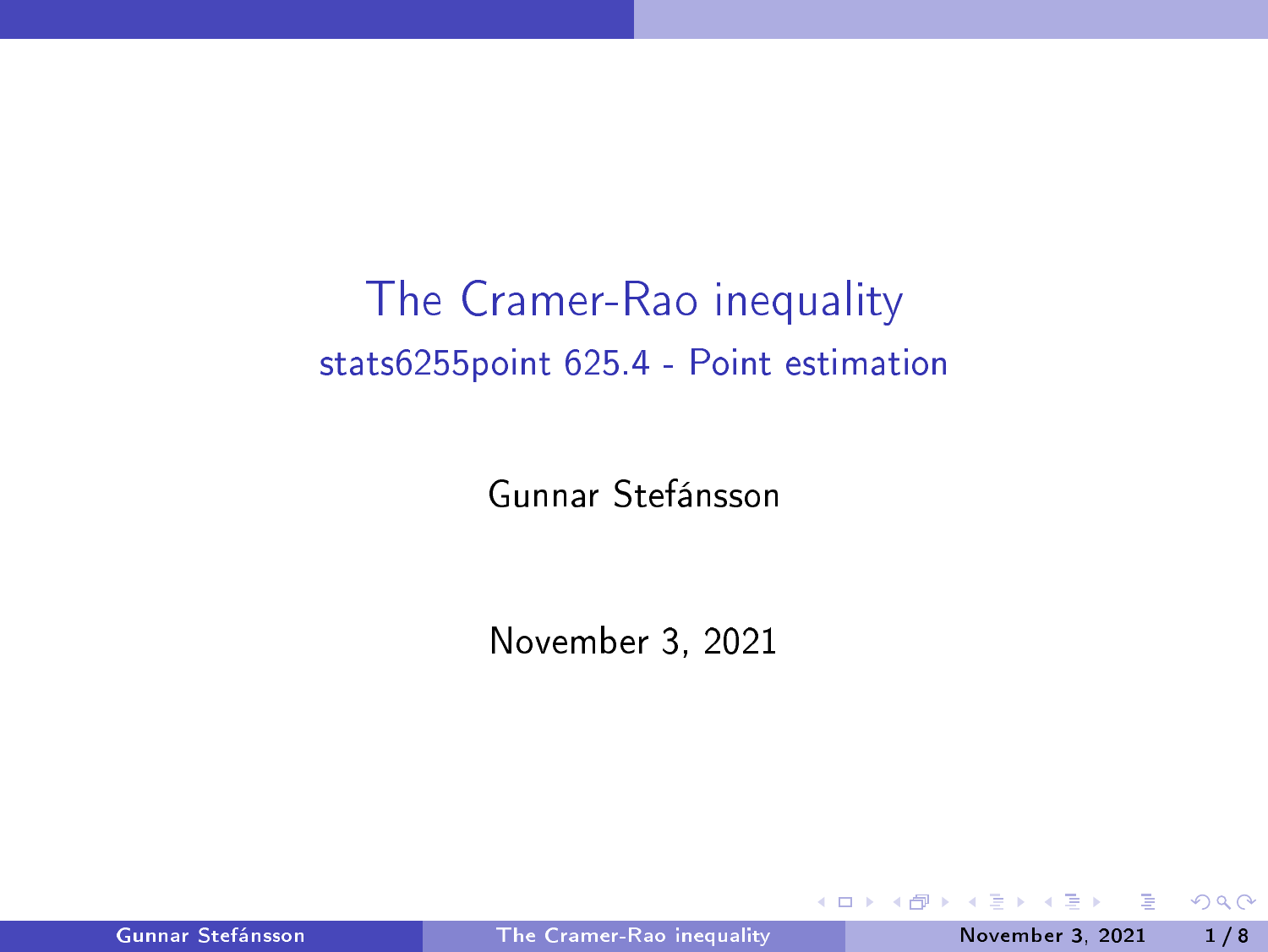#### <span id="page-1-0"></span>The Cramer-Rao inequality

 $\mathbf{p}$  $\rightarrow$   $\equiv$   $\rightarrow$ 

**K ロ ▶ K 御 ▶ K 唐** 

重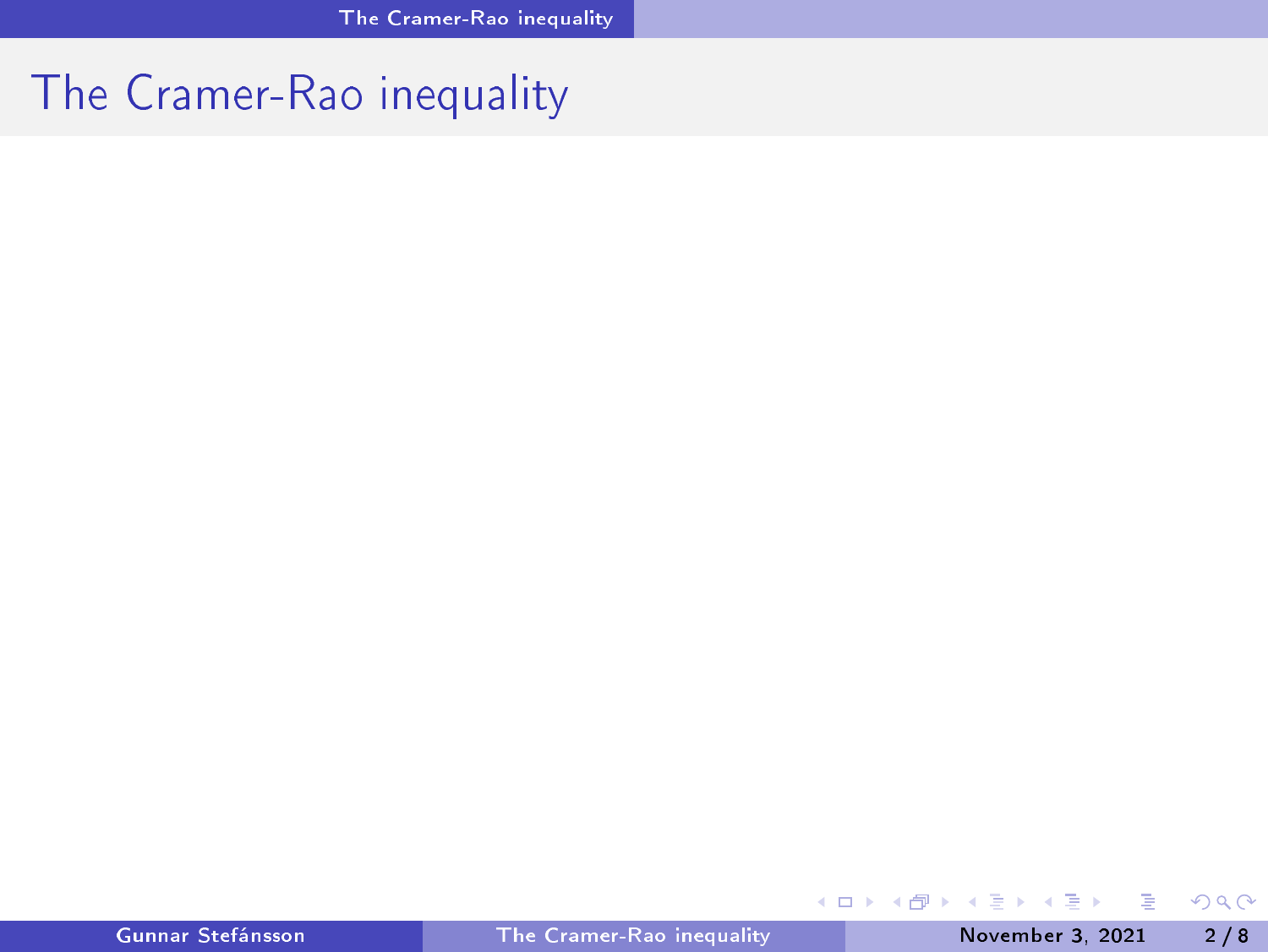## A version for i.i.d. random variables

 $\Rightarrow$ 

 $298$ 

イロト イ部 トイヨ トイヨト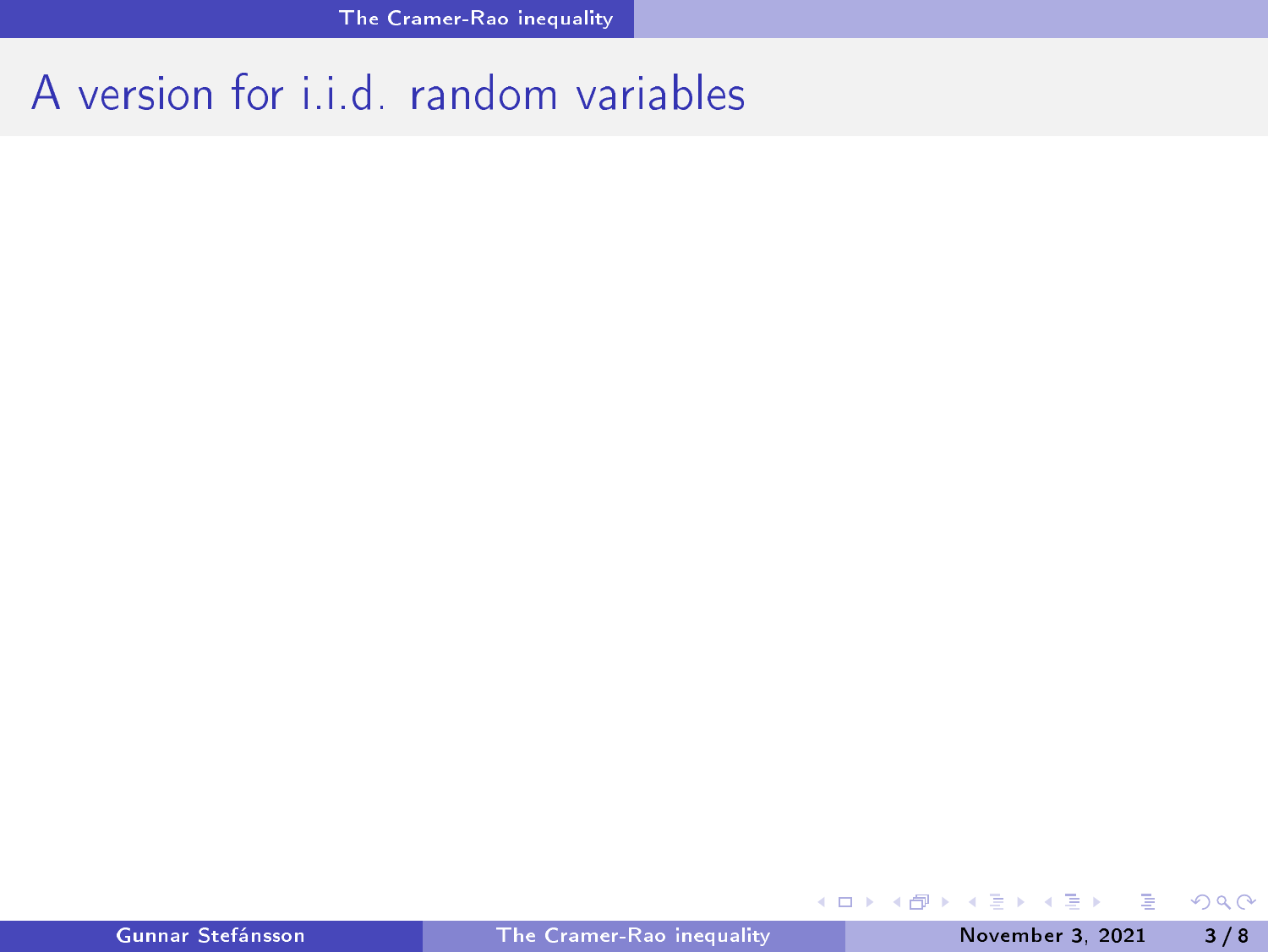## Fisher information

重

 $298$ 

イロト イ部 トイヨ トイヨト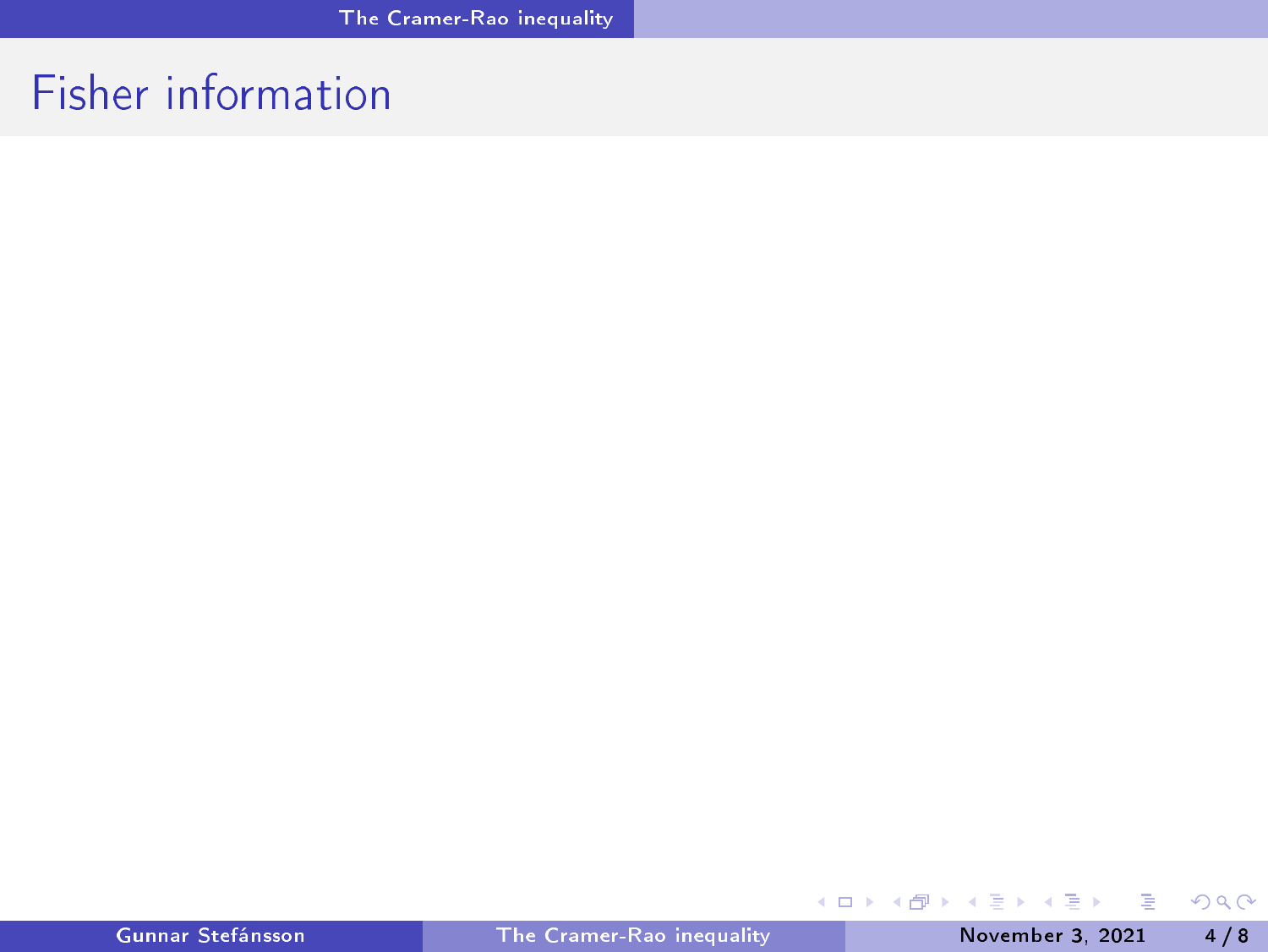## Rewriting the Fisher information

重

メロトメ 倒り メミトメ ミト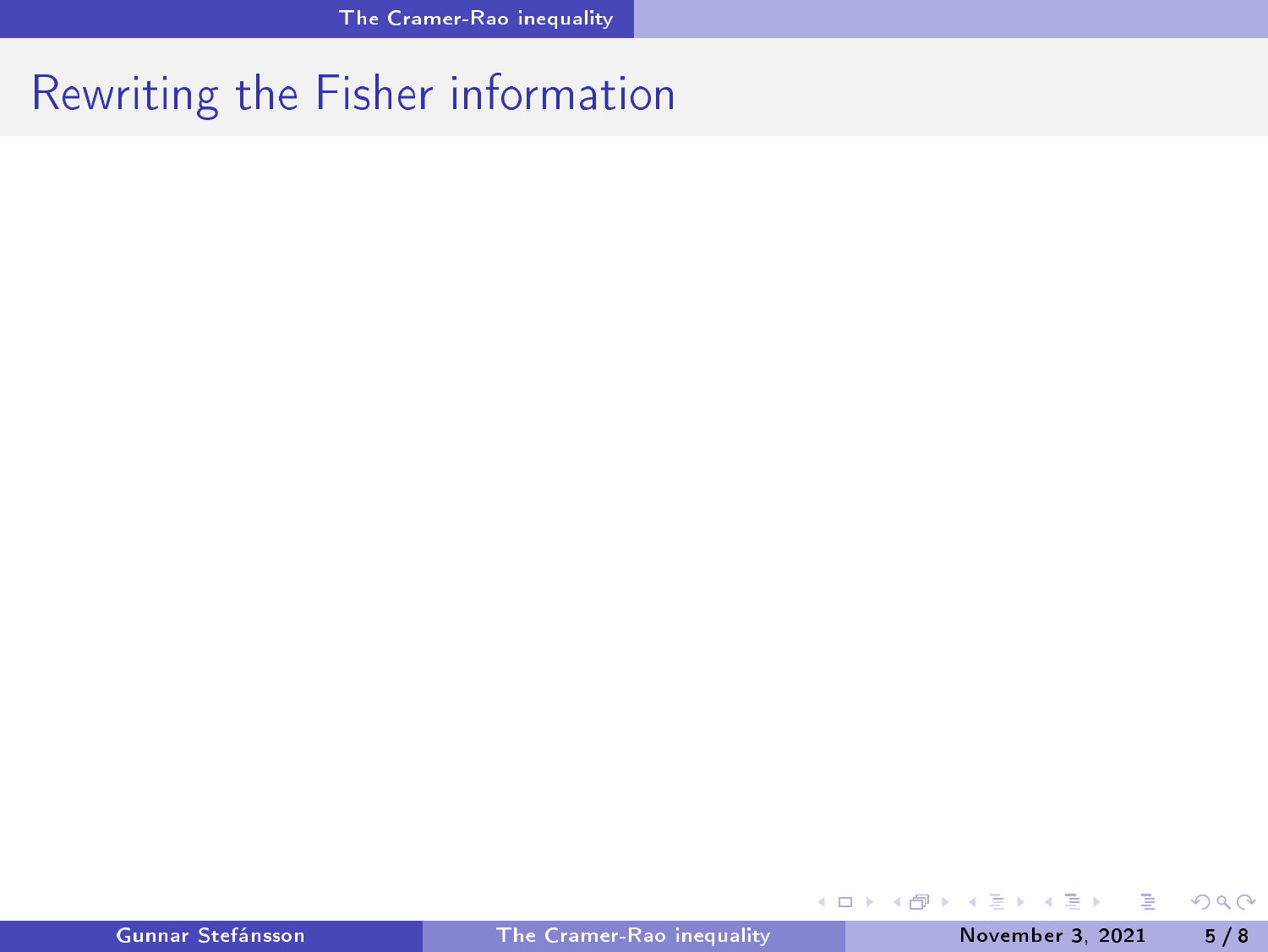#### The C-R inequality for i.i.d. random variables

$$
V_{\theta}[W] \ge \frac{(\frac{d}{d\theta}E_{\theta}[W])^2}{nE_{\theta}\left[\left(\frac{\partial}{\partial\theta}\ln f_{\theta}\left(X_1\right)\right)^2\right]}
$$

$$
V_{\theta}W \ge \frac{1}{-nE_{\theta}\left[\frac{\partial^2}{\partial\theta^2}f_{\theta}(X_1)\right]}
$$

Gunnar Stefánsson **Francia Chamer-Rao inequality** November 3, 2021 6/8

重

B

D.

**K ロ ▶ K 倒 ▶**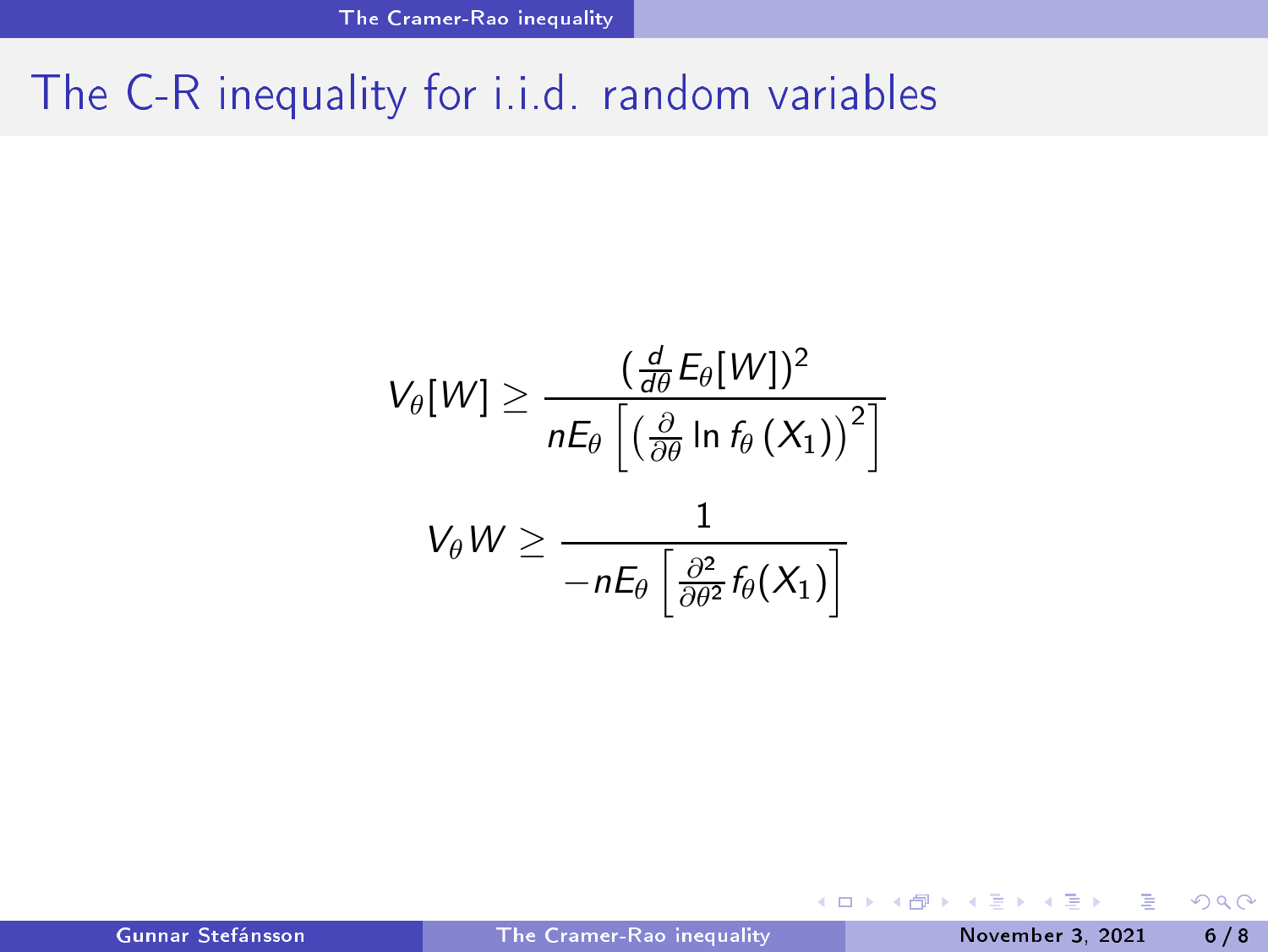## When the assumptions fail

イロト (御) (漫) (連)

重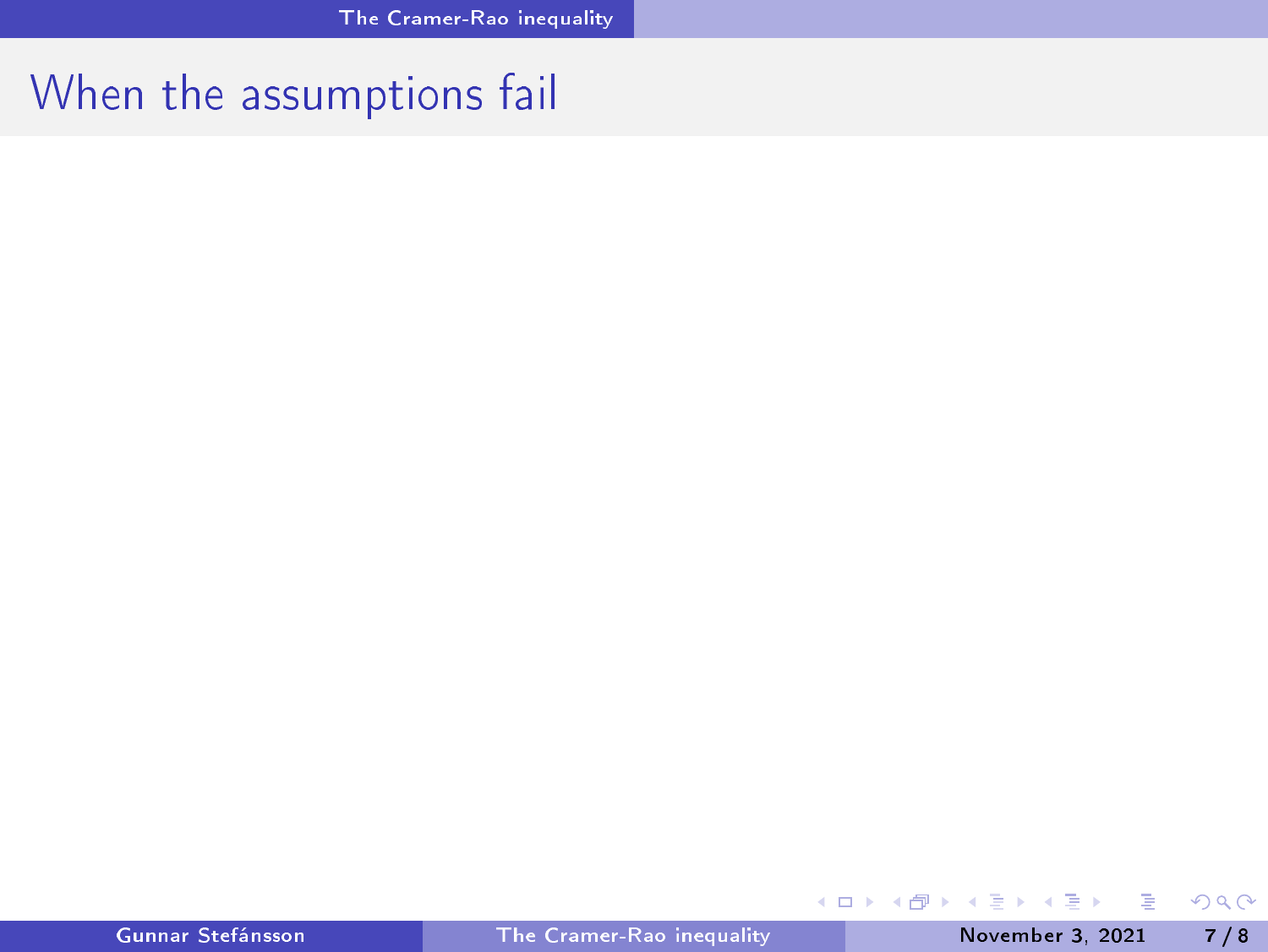# A corollary using the likelihood function

重

 $\mathbf{p}$ 重

∍  $\rightarrow$ 

**K ロ ト K 伊 ト K**